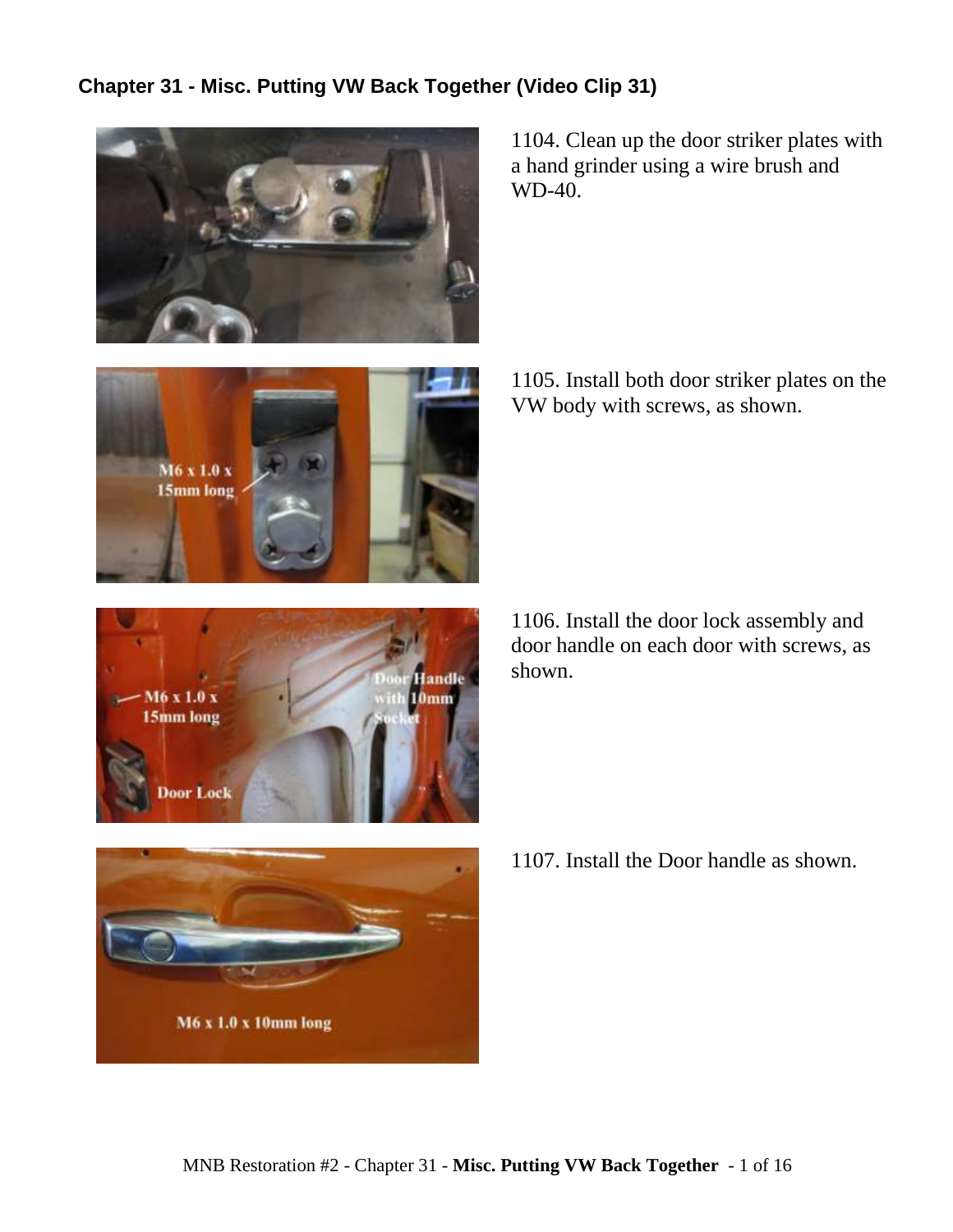



1108. Install the new door alignment plates on both doors.

1109. Install the new oil plugs on each door hinge.

1110. Install the door lock buttons on each door.



**Door Lock** 

1111. Install the two screws to the gas tank filler door from the trunk. Check to make sure the gas tank filler door open properly.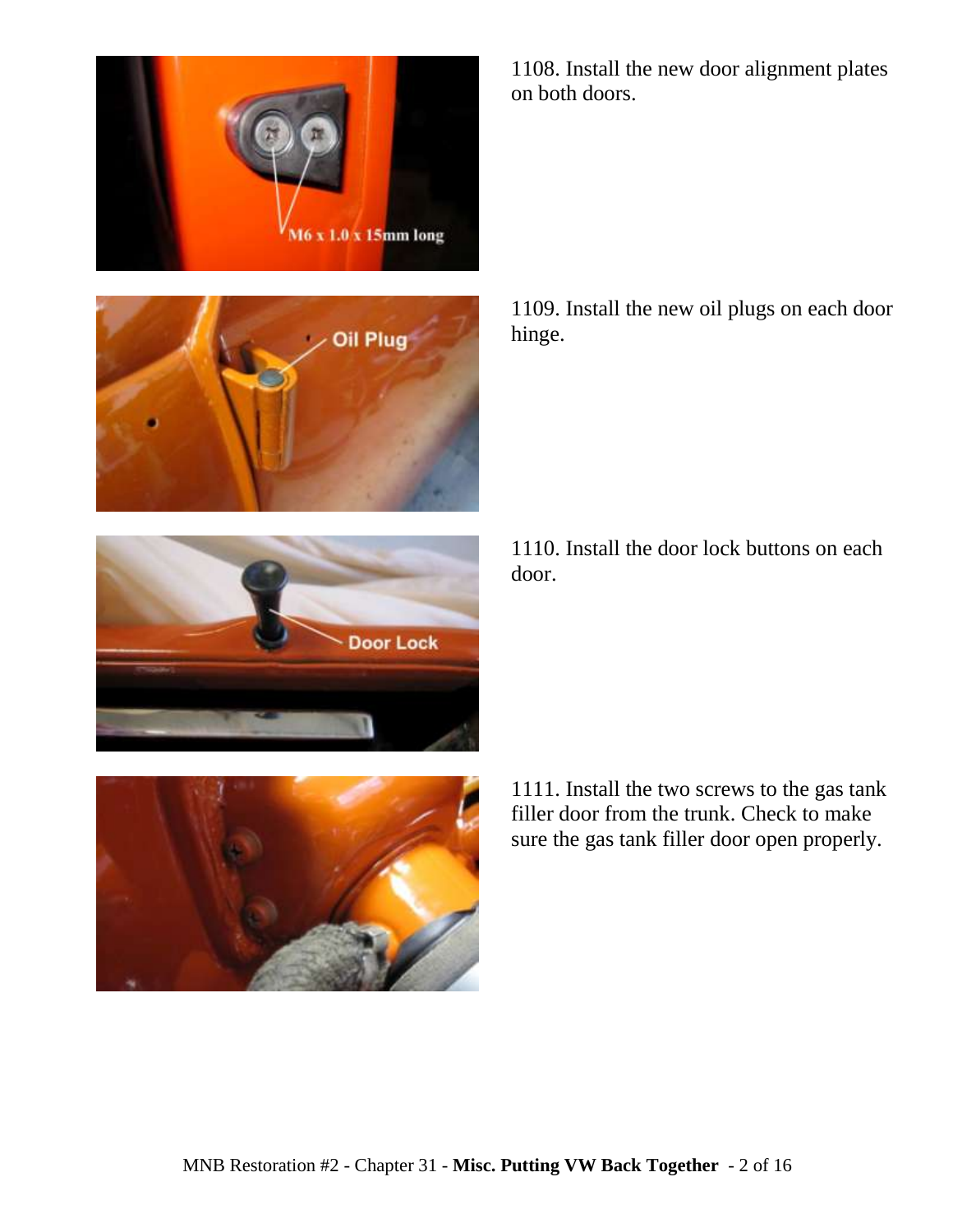



1112. Install the new gas tank door rubber bumpers, as shown.

1113. Install the door check rods with new seals, as shown.

1114. Install the new grommet for the convertible top pin, as shown.



1115. Install the new fresh air vents, as shown.

*Work effort this section - 4 hours*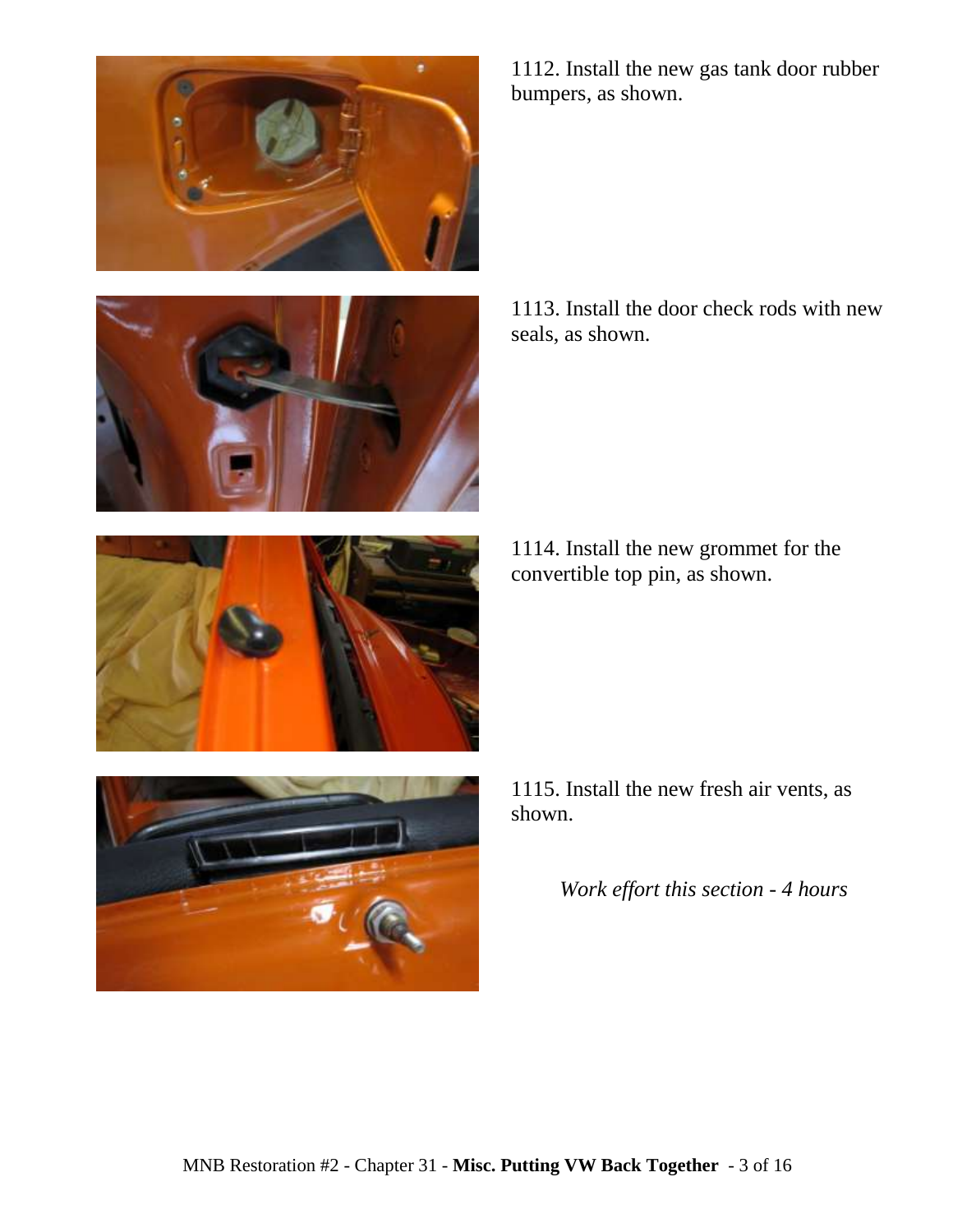



1116. Install the new hood seal by starting at the front and inserting the 3 rubber pins into the body holes. Slowly insert the seal in the opening and move to the other corner and attach the rubber pins. Note from underneath you will be able to pull one of the rubber pins through with a pair of pliers, but the other two you will have to push through.

1117. Attach the hood seal in the body seam along the top.

*Note: Prior to painting, I pried the seam open slightly and cleaned it out.*

1118. Use a small screwdriver to insert the seal into the body seam. Be careful and do not let the screwdriver slip off the seal messing up the new paint job.



1119. Use a hammer and wood dowel to push the seal down at the rubber pins on the opposite side. Bend the body seam down slightly at the ends.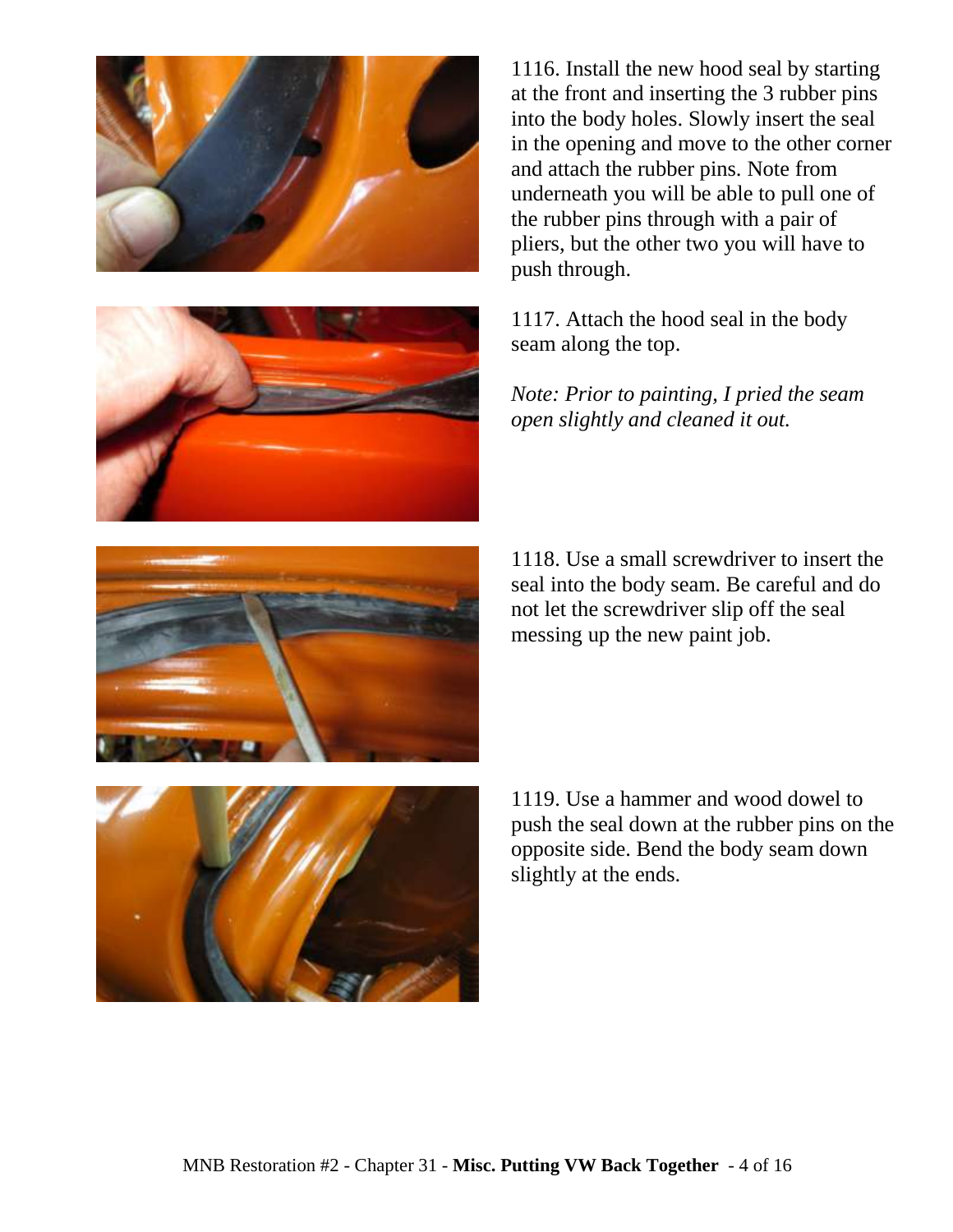



1120. Hood seal shown in place.

1121. Cut the extra length of seal at the bottom using a pair of scissors and add a wire clip to hold the seam together.

- 1122. Hood seal completed, as shown.
	- *Work effort this section - 2 hours*



1123. Start on the deck lid seal at one of the corners and slide it into the body seam.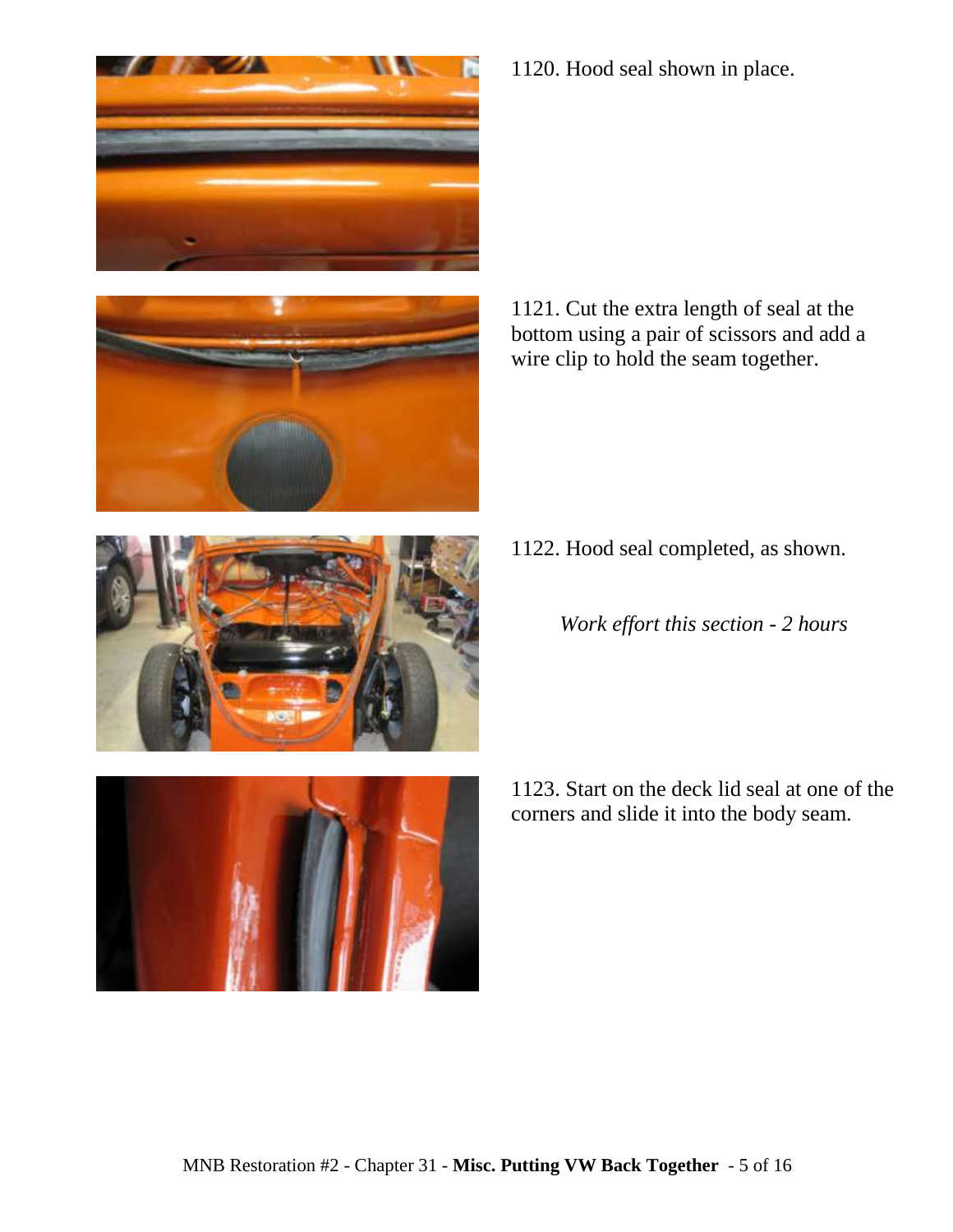





1124. Slowly insert the new seal in the body seam around the engine opening.

1125. With a hammer and a wooden dowel bend the body seam down onto the rubber seal at the corners.

1126. Also bend the body seam down on the rubber seal at the ends.

1127. Deck lid seal completed.

*Work effort this section - 1 hour*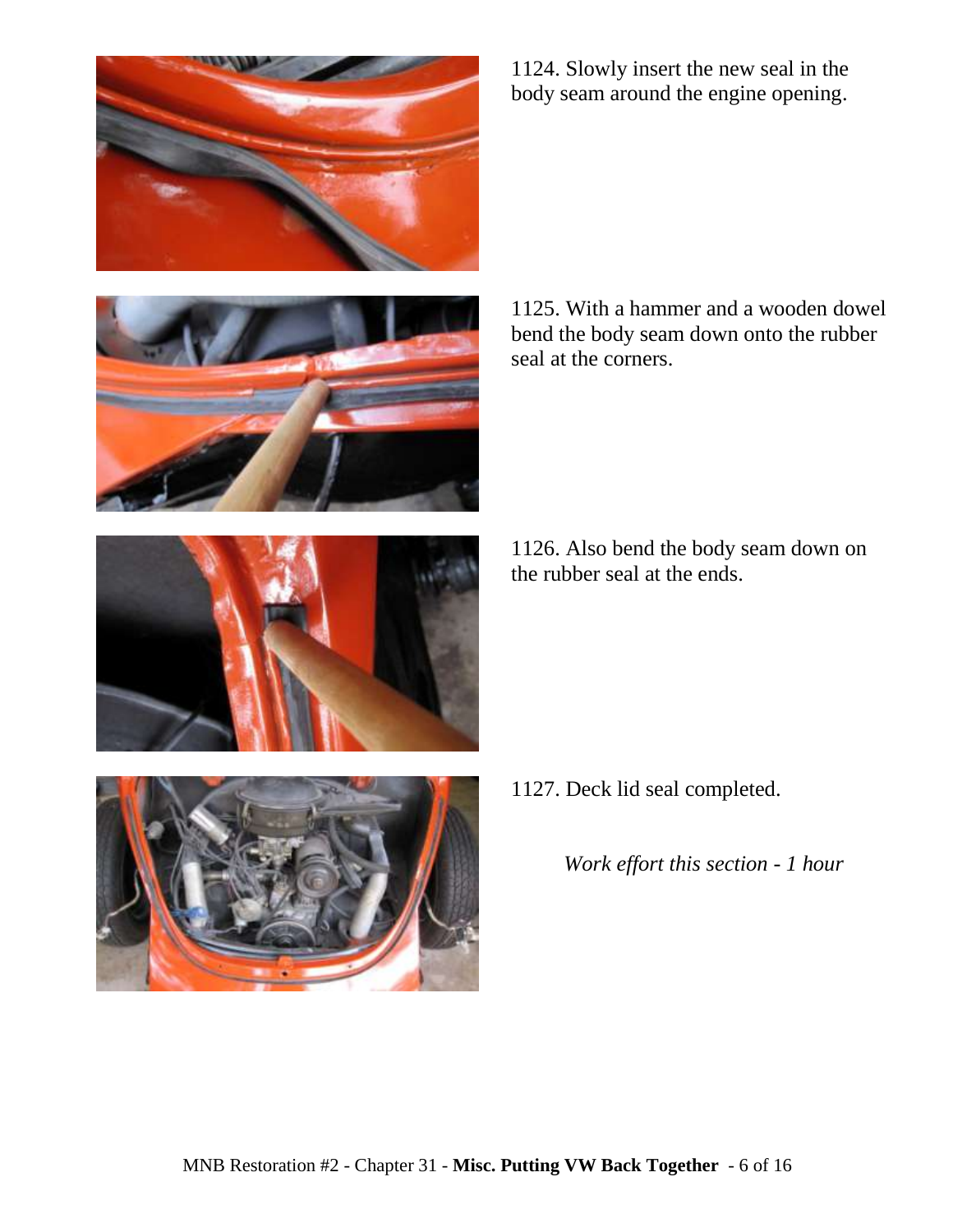





1129. Attach the ash tray front to the ash tray body with the metal clips.



1130. Insert the ash tray into the ash tray compartment on the dash.



1131. Insert the radio aerial into the trunk and attach a small wire to fish it out of the opening.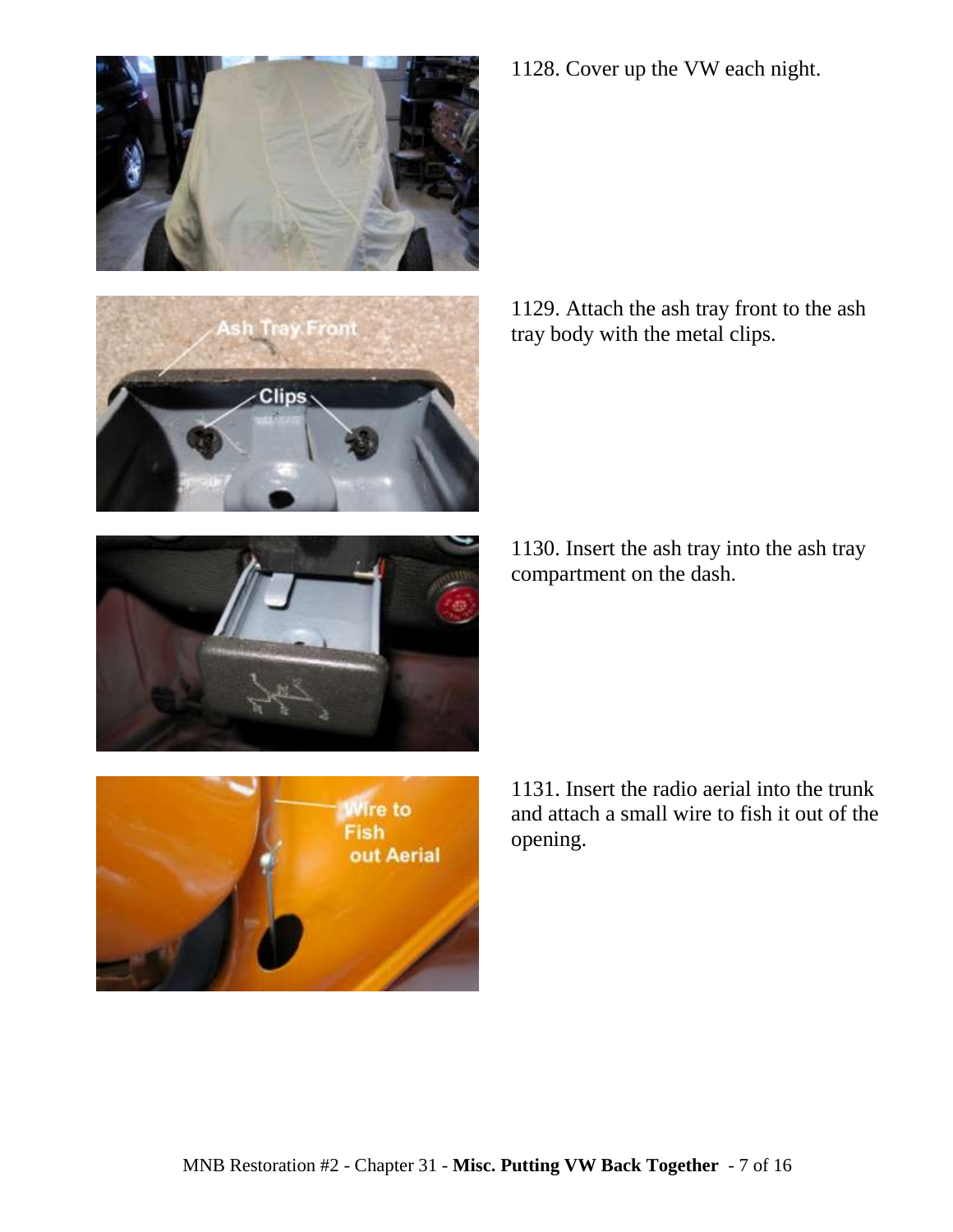





1132. Attach the aerial flange and nut and tighten with a 17mm wrench.

1133. Radio aerial installed, as shown.

1134. Insert the plastic windshield cover, then the windshield wiper and tighten the nut with a 14mm wrench, as shown.

1135. The wiper shown installed.

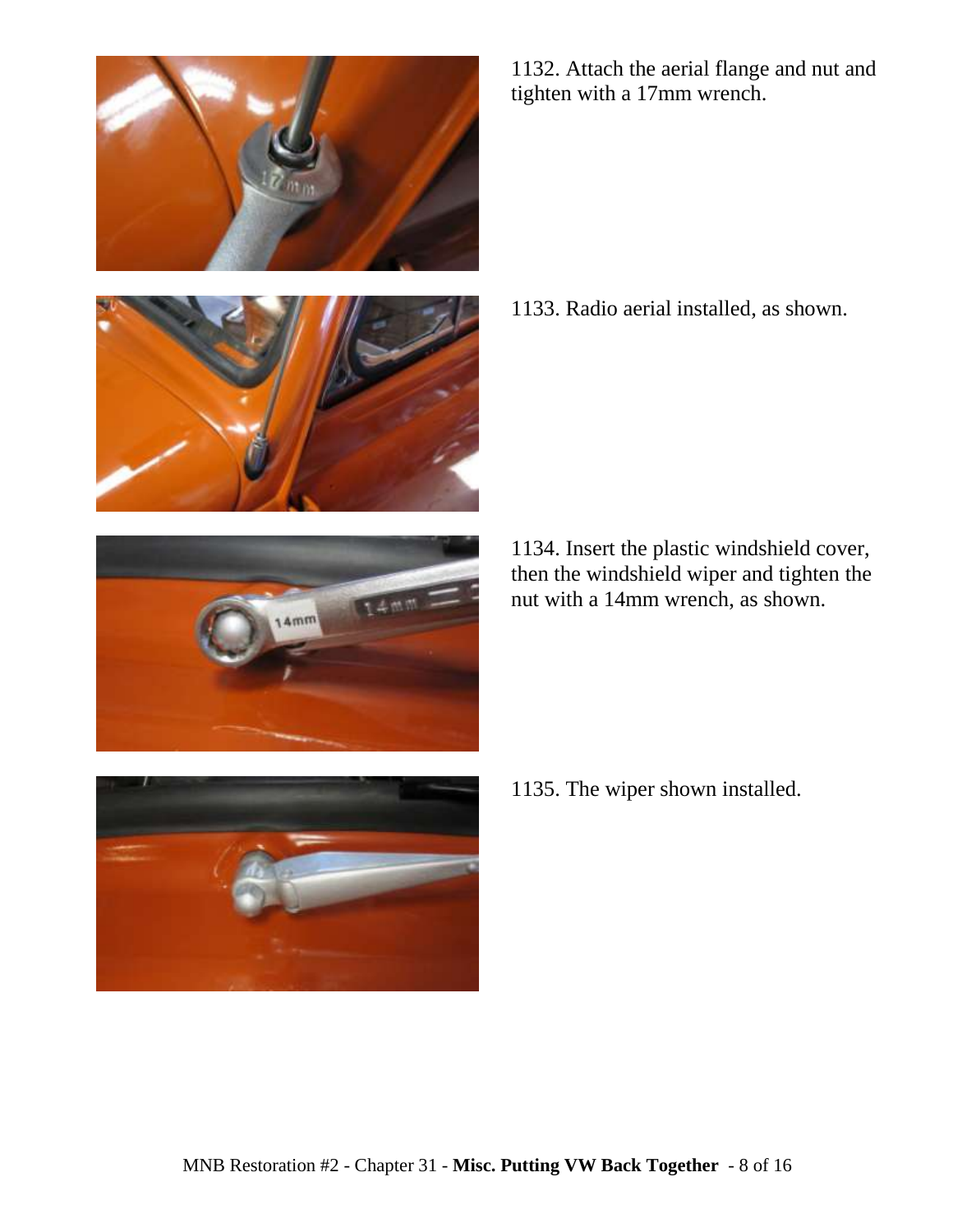

**Access Plates** 

**Use 8mm Socket Stud 5m x 0.9** 

1136. Both the windshield wipers and blades shown installed. Remember to check and make sure they work correctly.

1137. Install the access hole plug from the outside of the body. This is the access hole to pull the gearshift rod out of the car if needed.

1138. From inside of the tire well, attached the access hole back plate as shown with a 8mm socket.

two access plates as shown. Do not attach the center access plate at this time. *Note: Wait until the hood is install and is opening correctly since this is an emergency entrance to open the trunk should the trunk leaver not be adjusted correctly.*

1139. With sheet metal screws attach the

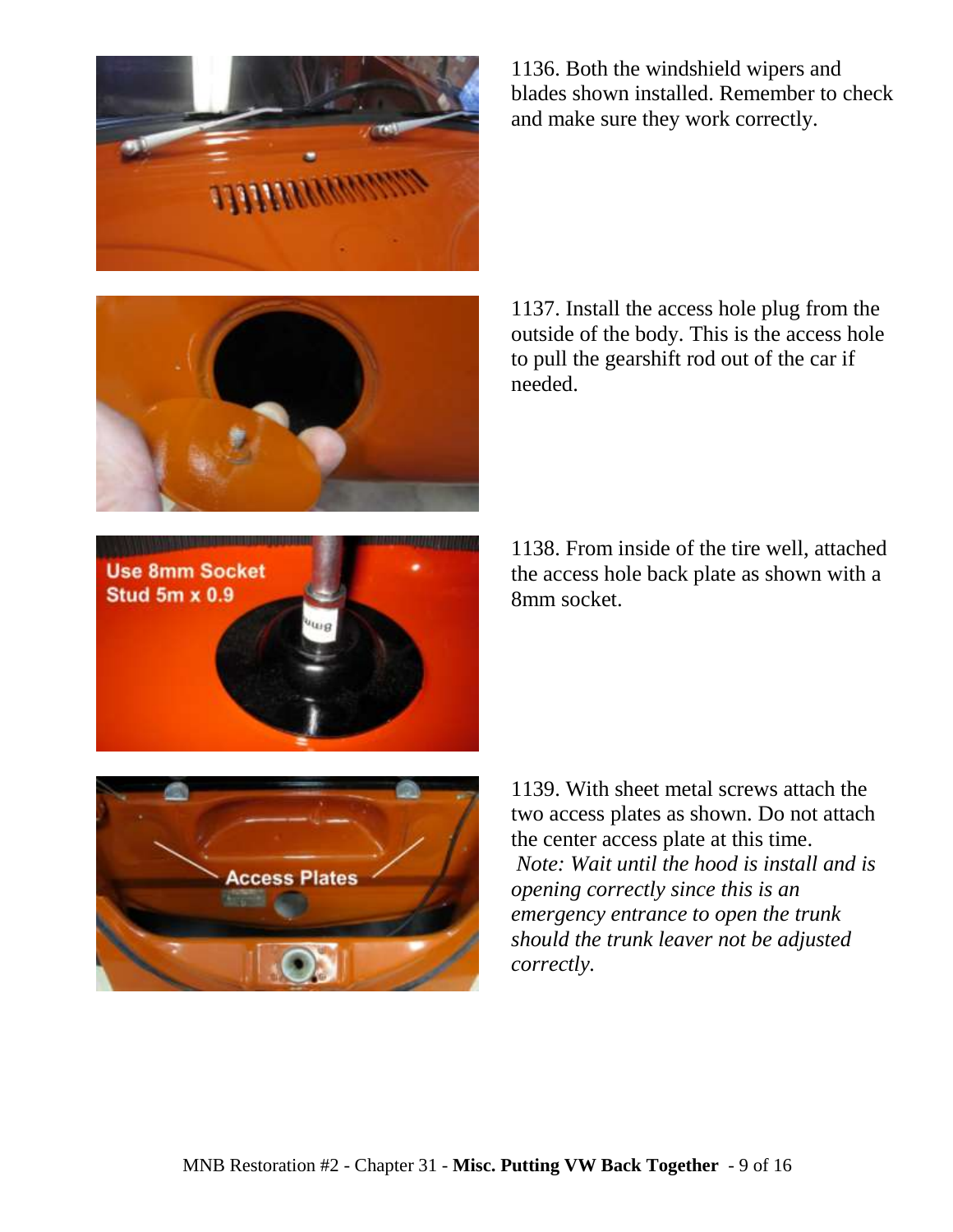





*Work effort this section - 2 hours*

1141. With a steel wire, fish the door switch wire out for the passenger or right side of the car.

1142. The passenger or right side door switch only has a single wire as shown in the diagram below.

**Single Wire** 

**Passenger Side** 

**Switch** 



**Door Switches** 

1143. The wiring diagram for the driver side (left) and the passenger side (right) door switches.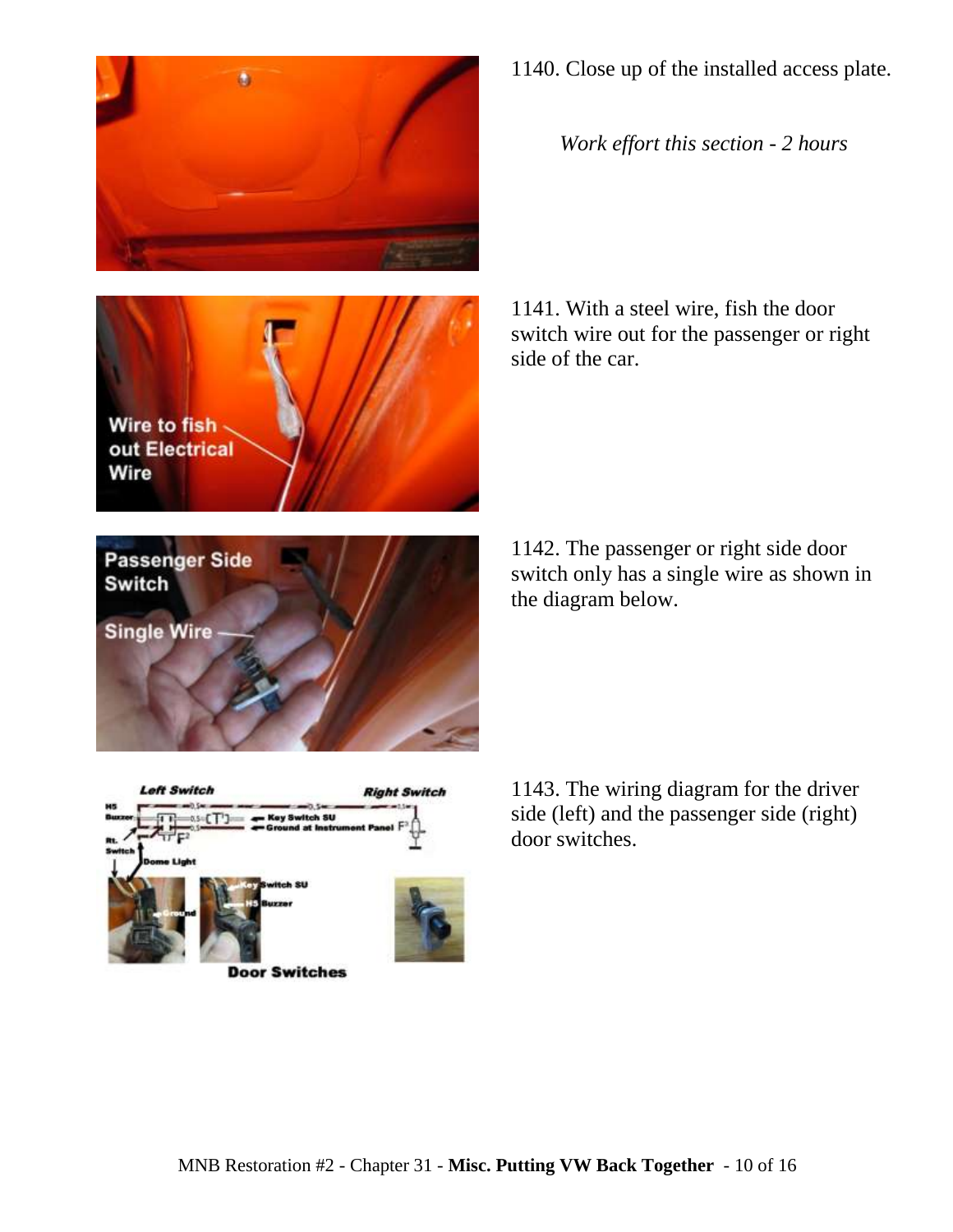





1144. The door switch and new rubber gasket installed on the passenger or right side.

1145. Connect the four wires to the driver (left) side door switch according to the wiring diagram on the previous page.

1146. The door switch and new rubber gasket shown installed on the drivers or left side

## *Work effort this section - 3 hours*

1147. Install the new door seal by starting at the door end, as shown, and with a small screwdriver insert the round portion of the seal through the round hole in the door end.

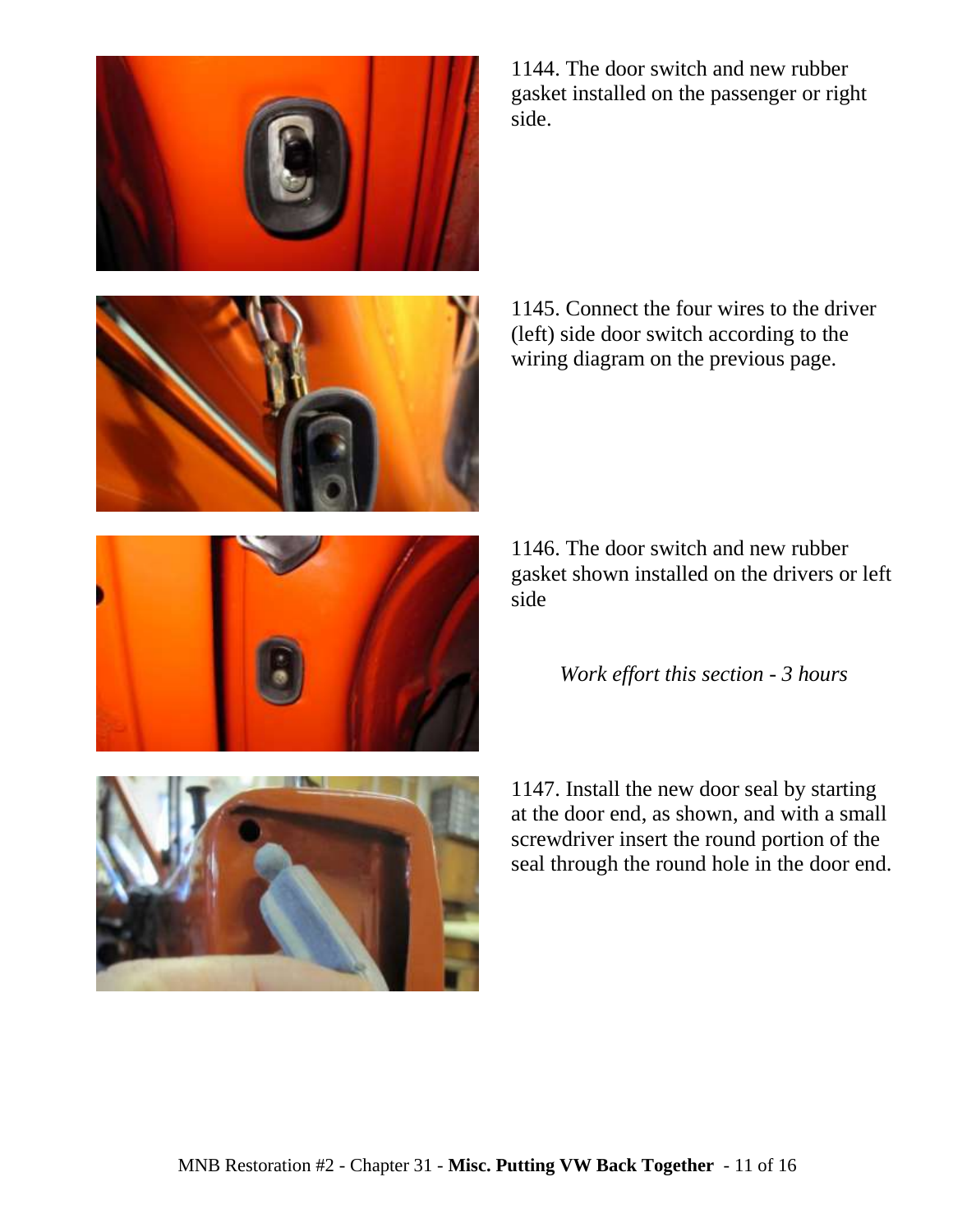1148. Test fit the seal all the way around the door side. Then pull the seal out and insert 3M adhesive on the door and push the seal back into the slot.

1149. Door seal shown in place.

1150. Clean up any adhesive residue with paint thinner and then close the door to let the seal dry overnight. Repeat for opposite side door.

1151. Insert the new 3 piece rear bottom bow, as shown.

## **Bottom Rear Bow**





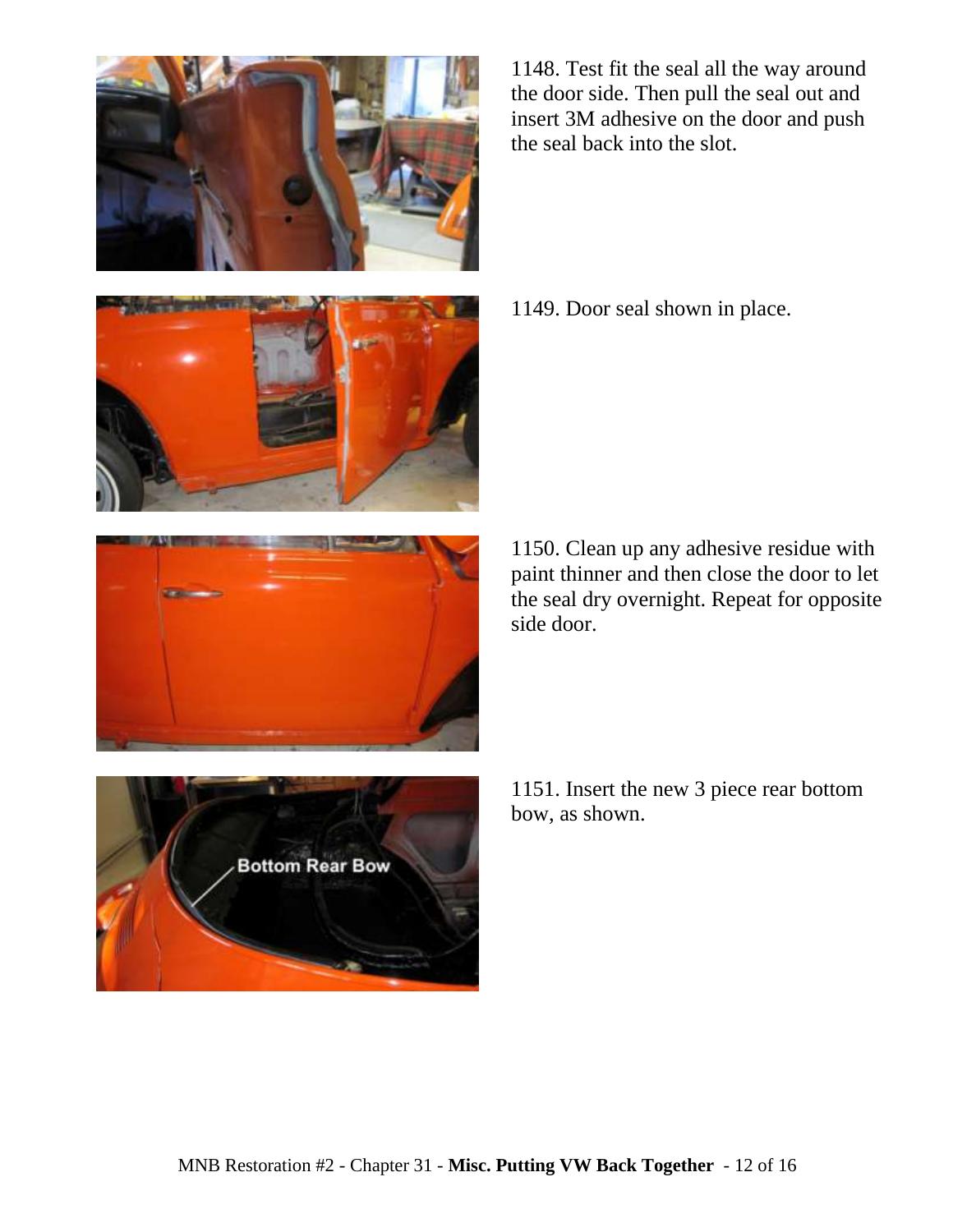



1152. Connect the bottom rear bow to the flange on the body with stainless steel wood screws in three locations.

1153. Since the new bottom rear bow was in three pieces I added the aluminum tie plate as shown with stainless steel wood screws to tie the three pieces together to make the bow more rigid.

1154. Insert the new left rear rubber stop that for some reason was missing on my car.



1155. Install both clear plastic bolt hole covers on the door frame and door jams.

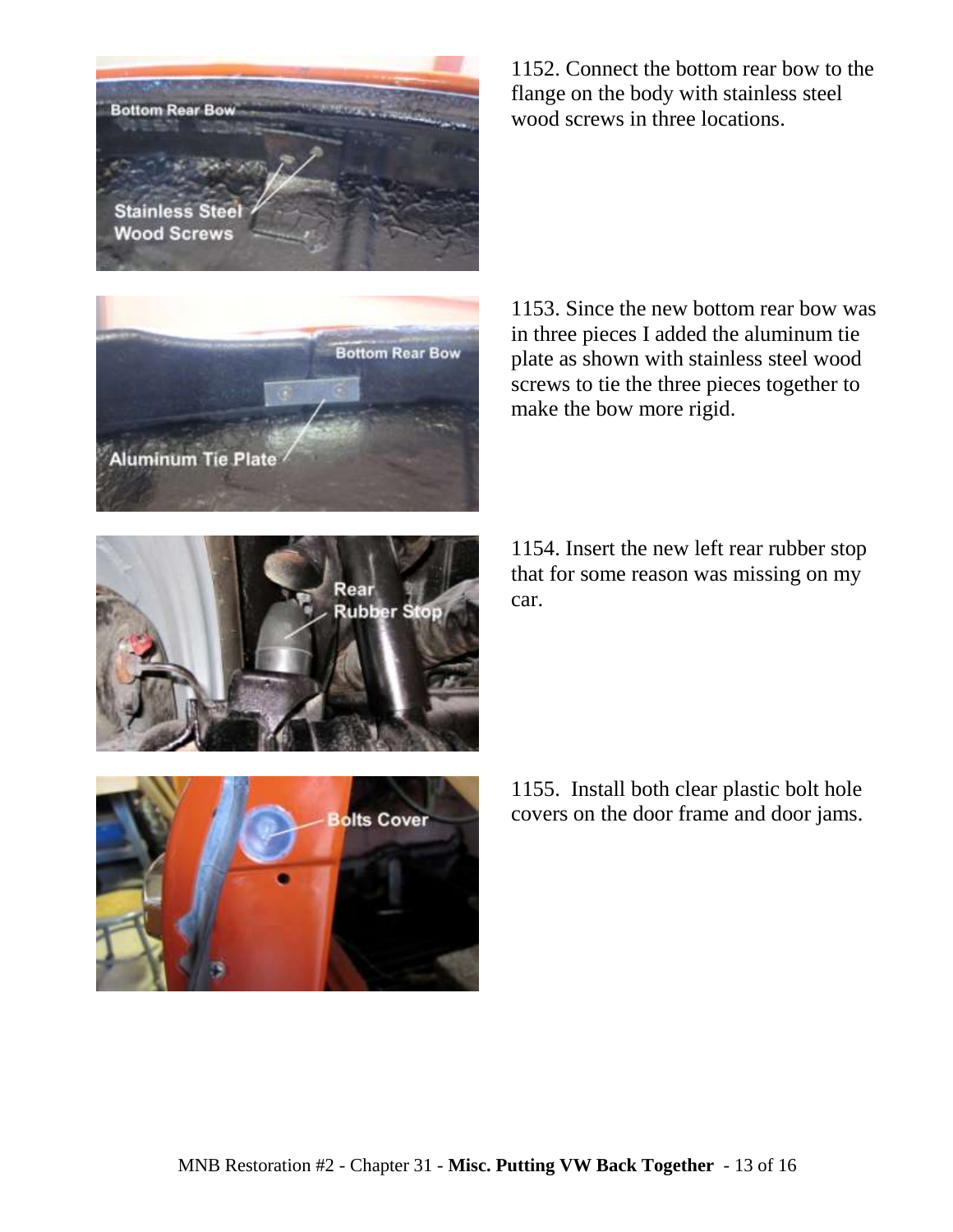



1156. All together there are 12 clear plastic bolt hole covers to be installed on the door frame and door jams.

*Work effort this section - 4 hours*

1157. Install the polished hood VW Emblem with new inserts.

1158. Install the door alignment plate on the body.



1159. Clean the chrome side molding with steel wool, chrome and metal polish to a nice shine in preparation for installation.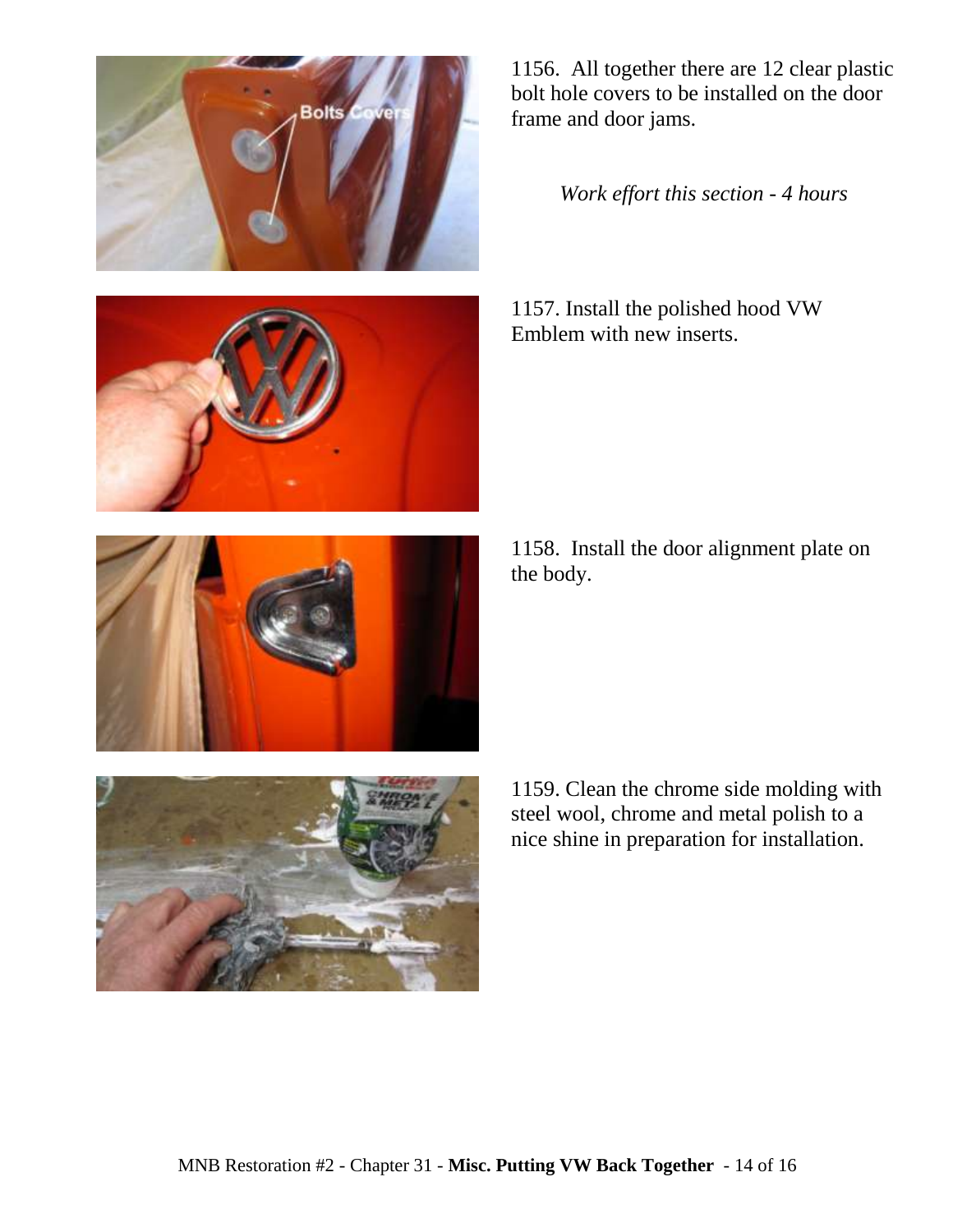



1160. Install the molding clips in the body holes, as shown.

*Note: I added a drop of WD-40 on the pin to help the pin slide easier.*

1161. Carefully tap the small plastic pin in, to tighten the clip on the inside of the body. Use a rubber mallet to protect the paint job.

1162. Snap the side molding onto the body clips.





1163. All body side molding shown installed